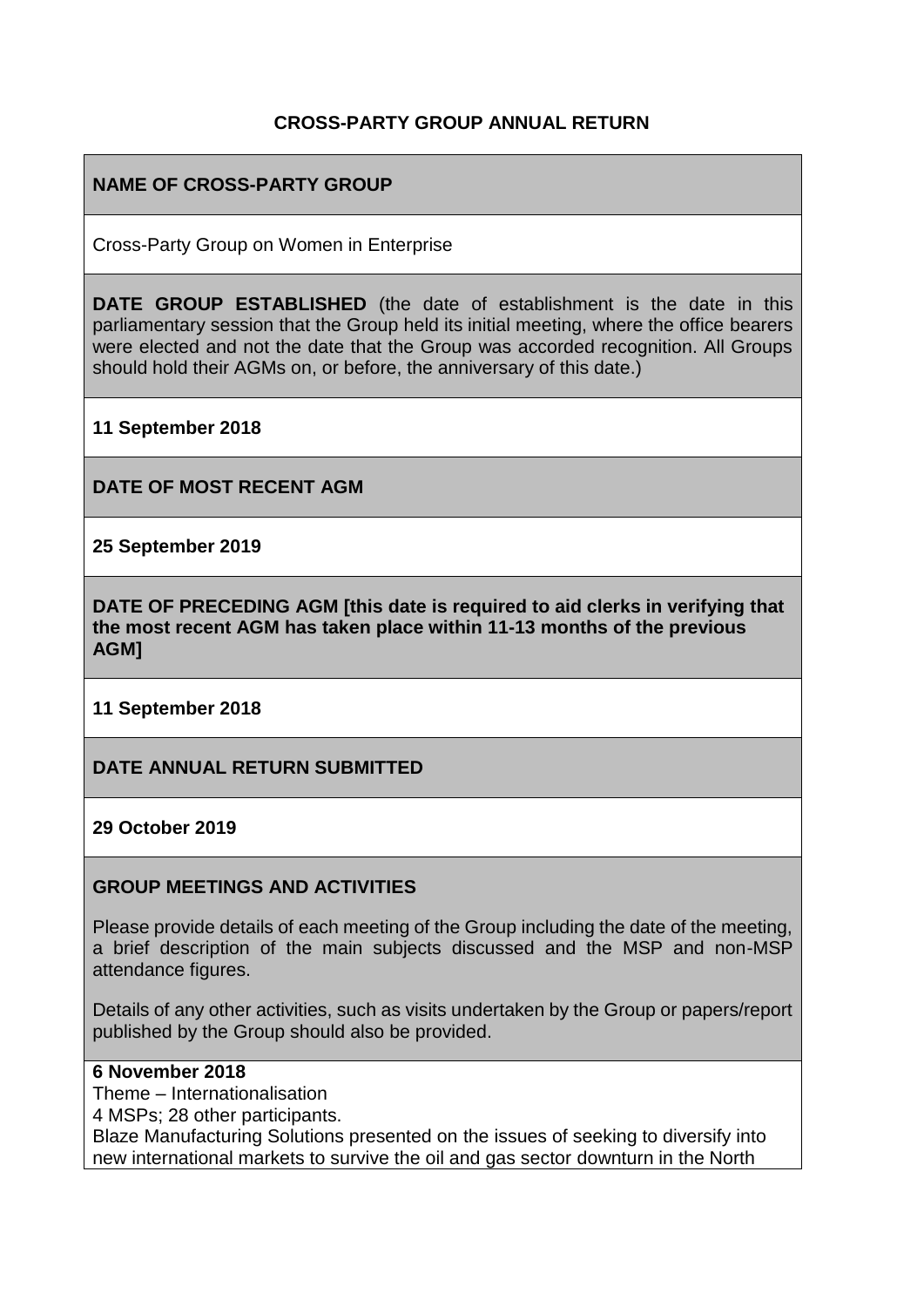East of Scotland. Issues with Brexit mean that business from European markets will be lost, and the company have targeted new markets in Africa.

RBS spoke of the work of Alison Rose, Deputy MD of the bank, in leading a review into the challenges faced by female entrepreneurs when starting and growing a business.

# **6 March 2019**

Theme – Unlocking economic potential

3 MSPs; 21 other participants.

Radiant and Brighter made a presentation on issues that were faced both personally and professionally as a family from Uganda moving to Scotland. Trying to find work was very difficult if not impossible. Having been unemployed for five years, speakers decided to set up their own support by developing a company – Radiant and Brighter – that could support people in their situation.

The MS Society then gave a brief introduction to the work of the society including some statistics - Around 100,000 in UK are living with MS; around 11,000 in Scotland. People are affected very differently by MS. 2 in 3 people affected are women. Supportive employers can make a huge difference. A key aim for the MS society was to help reduce the number of years that people lose in terms of work as a result. The meeting then heard a personal story of how an attendee's life has been affected since diagnosed with MS - about how she worked; tried to keep her job; and the difficulties with this, etc.

# **21 May 2019**

Theme – Brexit and market effects

3 MSPs; 23 other participants.

Fraser of Allander Institute made a presentation on the economic impacts of Brexit, and the Federation of Small Businesses then gave a presentation on Internationalisation and Brexit from a SME perspective. Discussion included concerns around the lack of detail available and the ongoing uncertainty for businesses. There was also concern expressed about he lack of any gendered insights and detail on the impact of Brexit for women.

### **17 September 2019**

Theme – Women's Business Centres

2 MSPs; 30 other participants.

Presentation made by Midlothian Women's Aid on proposals for a centre to support women's economic empowerment. Another presentation was made by WES on their proposals for development of a women's business centre in Scotland. Discussion was held on what kind of services women would look for from such a centre and what impact such a service could make to the development of women in enterprise.

# **MSP MEMBERS OF THE GROUP**

Please provide names and party designation of all MSP members of the Group.

Gillian Martin MSP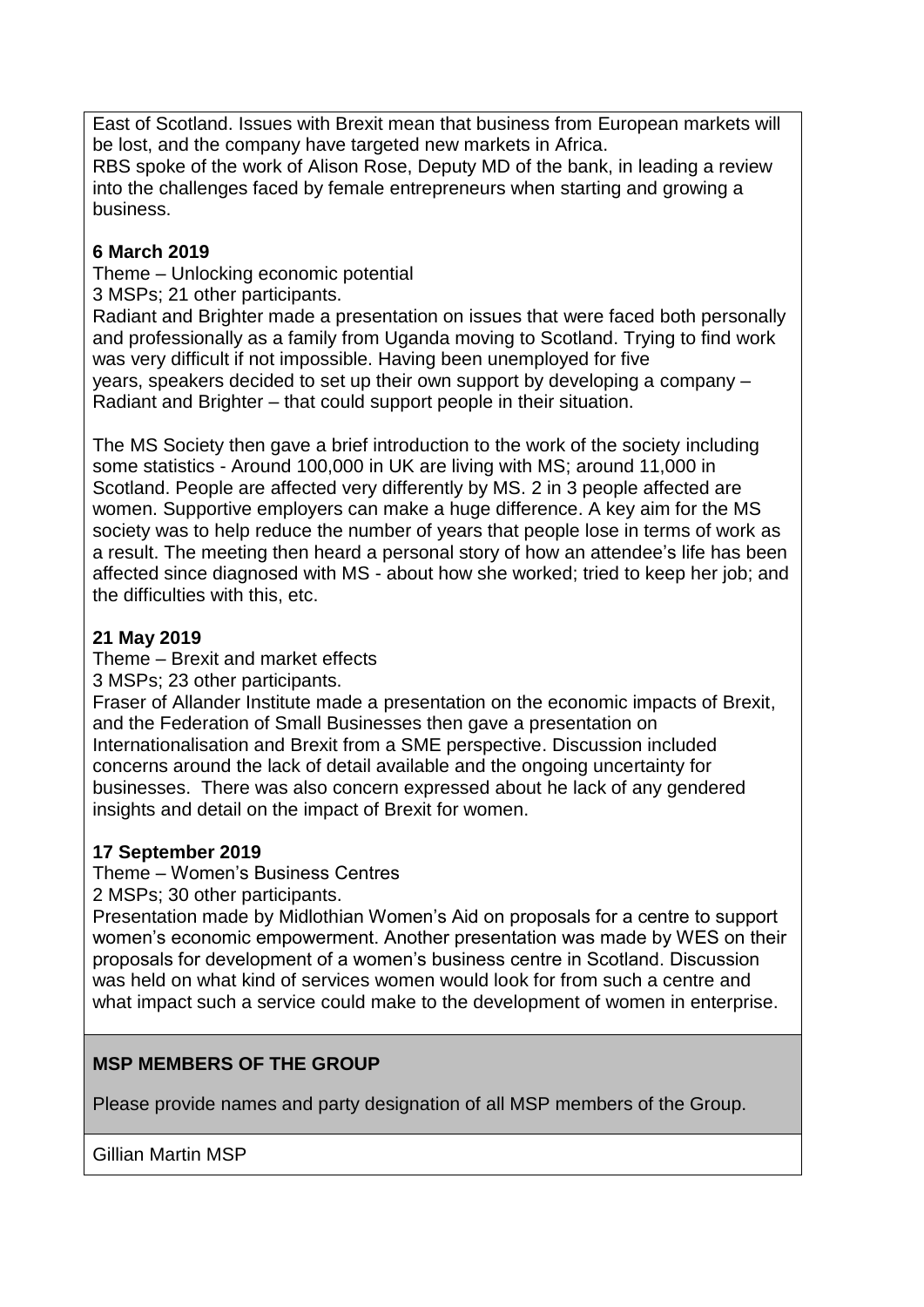Jackie Baillie MSP

Bill Bowman MSP

Emma Harper MSP

Andy Wightman MSP

Daniel Johnson MSP

# **NON-MSP MEMBERS OF THE GROUP**

For organisational members please provide only the name of the organisation, it is not necessary to provide the name(s) of individuals who may represent the organisation at meetings of the Group.

| <b>Individuals</b> | n/a                                               |
|--------------------|---------------------------------------------------|
| Organisations      | <b>Women's Enterprise Scotland</b>                |
|                    | Royal Bank of Scotland                            |
|                    | <b>Business Gateway</b>                           |
|                    | <b>Federation of Small Businesses</b>             |
|                    | Youth Enterprise Scotland                         |
|                    | <b>WES ambassadors</b>                            |
|                    | <b>Scottish Enterprise</b>                        |
|                    | <b>Highlands and Islands Enterprise</b>           |
|                    | GrowBiz                                           |
|                    | Edinburgh Business School, Heriot Watt University |
|                    | <b>Napier University</b>                          |
|                    | Queen Margaret University                         |
|                    | <b>Fraser of Allander Institute</b>               |
|                    | <b>Scottish Autism</b>                            |
|                    | Oxfam                                             |
|                    | WEvolution                                        |
|                    | Women in Agriculture Task Force                   |
|                    | <b>MS society Scotland</b>                        |
|                    | Women Being                                       |
|                    | <b>LINC</b>                                       |
|                    | <b>Scottish Edge</b>                              |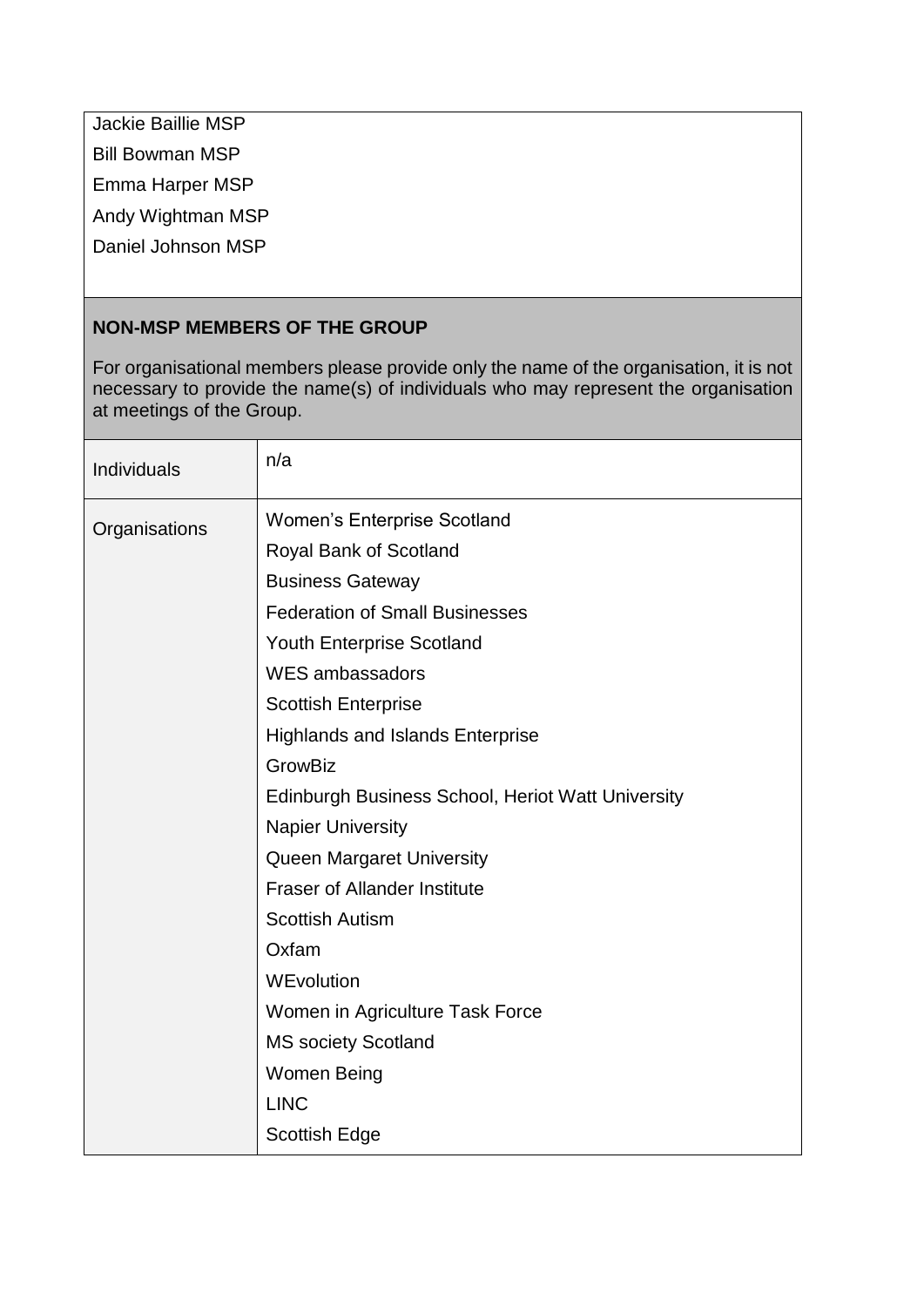# **GROUP OFFICE BEARERS**

Please provide names for all office bearers. The minimum requirement is that two of the office bearers are MSPs and one of these is Convener – beyond this it is a matter for the Group to decide upon the office bearers it wishes to have. It is permissible to have more than one individual elected to each office, for example, co-conveners or multiple deputy conveners.

| Convener               | <b>Gillian Martin MSP</b>                    |
|------------------------|----------------------------------------------|
| <b>Deputy Convener</b> | Jackie Baillie MSP                           |
| Secretary              | Anne Meikle (Women's Enterprise Scotland)    |
| Treasurer              | Carolyn Currie (Women's Enterprise Scotland) |

# **FINANCIAL BENEFITS OR OTHER BENEFITS RECEIVED BY THE GROUP**

Please provide details of any financial or material benefit(s) received from a single source in a calendar year which has a value, either singly or cumulatively, of more than £500. This includes donations, gifts, hospitality or visits and material assistance such as secretariat support.

Details of material support should include the name of the individual providing support, the value of this support over the year, an estimate of the time spent providing this support and the name of the organisation that this individual is employed by / affiliated to in providing this support.

Groups should provide details of the date on which the benefit was received, the value of the benefit and a brief description of the benefit.

If the Group is not disclosing any financial information please tick the box to confirm that the Group has considered the support received, but concluded it totalled under the threshold for disclosure (£500). X

# **SUBSCRIPTION CHARGED BY THE GROUP**

Please provide details of the amount charged and the purpose for which the subscription is intended to be used.

N/A